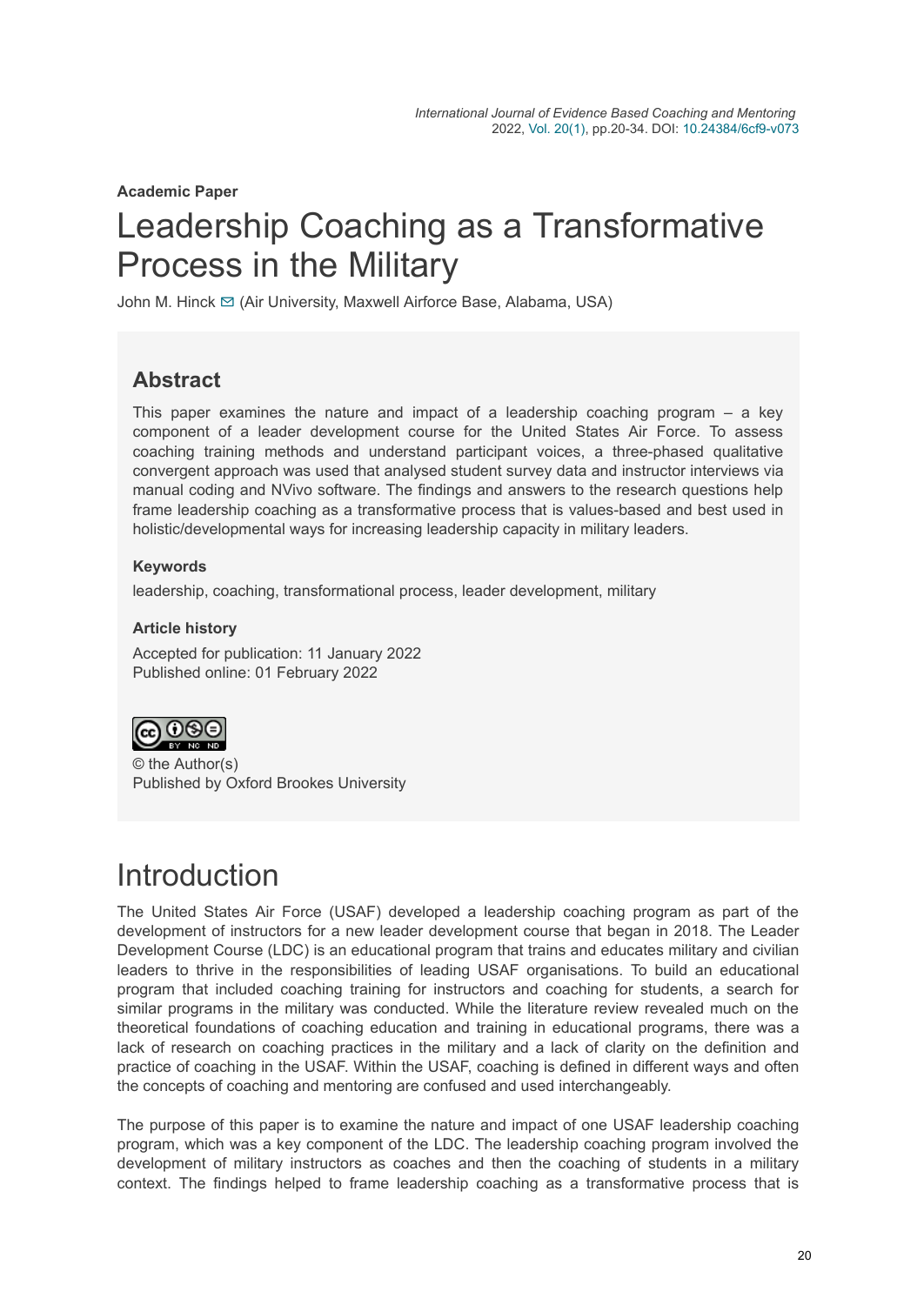values-based and best used in a holistic, developmental ways for increasing leadership capacity of instructors and students.

# Literature Review

The review of literature is organised in three sections covering: 1) education, training, and coaching in organisations - leader as coach; 2) relationships, power, and identity in coaching - self as coach; and 3) the context of coaching in the USAF - Air Force leader as coach.

#### **Education, Training, and Coaching in Organisations: Leader as Coach**

Key components of a coaching education program emphasise the relationship between coach and client, trust between coach and client, how increased confidence imbues trust, and how the identity of the coach impacts the development of the client (Eastman, 2019). Effective coaching methodologies are seen to encourage continuous leadership development over an extended period of several months (Grant & Hartley, 2013). A focus on the developmental needs of coaches within a supported coaching culture (Gallant & Gilham, 2014), a blended approach that encompasses both mentoring and coaching (Jones, 2015; Salter, 2014; Smith, 2017), and focused approach that enhances instructional leadership through a theories of practice approach (Houchens et al., 2016) have proven to be hallmarks of effective coaching education and leadership development programs.

The training of professional coaches generally consists of understanding psychological dimensions, mindfulness, distinguishing between related professional areas (e.g. therapy, counseling, mentoring, consulting, etc.), powerful questioning, active listening, establishing relationships, levels of awareness/analysis, roles and voices of a coach, client engagement and client logs, ethics and confidentiality of coaching (Bluckert, 2006; Gladis, 2017; Iliffe-Wood, 2014; Rogers, 2004, Silsbee, 2008, 2010; Western, 2012). Yet, leadership coaching in the military seems to be different from traditional coaching, especially when the coach is a military officer and former unit leader/commander where specific expertise has been gained by the coach and desired by the individual client (also called "coachee" by some training programs). Hence, developing a coaching theory that both describes and explains coaching in the military by experienced former commanders requires a new meta-theory with specific micro practices (Western, 2012). A metatheory should address the uniqueness of coaching in the military and embrace the experienced "commander" type of voice that is present in the military, which is an addition to the seven traditionally recognized voices of coaches that include guide, teacher, contractor, reflector, investigator, partner, and master (Silsbee, 2008). Collectively, the voices and roles of a coach should be used in service of the client (Silsbee, 2008) in order to strengthen capabilities "grounded in the cognitive and social-emotional development of adult learners" (Laske, 2006, p. 45). Such an approach puts the client first by asking powerful questions to promote self-discovery, unlocking future potential (Palmer & McDowall, 2010), and as a relational process to accelerate learning (Parker et al., 2008).

The use of external coaches, often called executive coaching (Joo, 2012), has proven to be an effective tool for improving organisational effectiveness and employee behavior, as well as for sustaining organisational change (Ellinger et al., 2011; Hamlin et al., 2006) and linked to improving leadership capacities (Anderson, 2013). There has been a growing body of literature on managerial coaching or "leader as coach", where the manager coaches his/her own team members, rather than the context of an external coach coming into an organisation. While internal coaching is a challenging and demanding discipline (Lawrence, 2017), the transformative power of the "leader as coach" the improves and sustains individual and organisational performance (Zuñiga-Collazos, 2020), improves employees' behavior (Ahmad et al., 2021), and is positively related to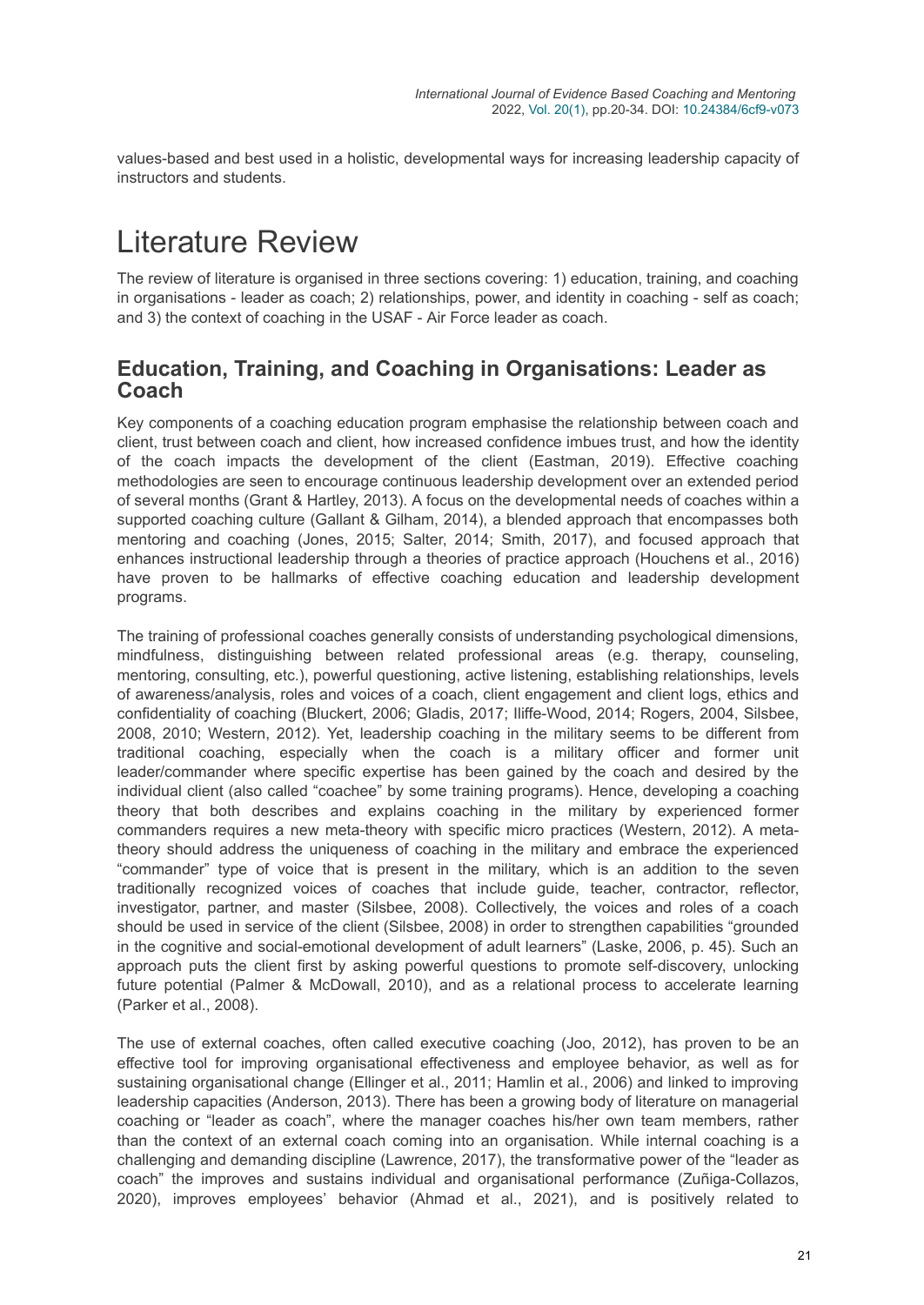subordinates' wellbeing (Zhao, 2019). It can also aid others in feeling valued through specific micro-coaching practices (Echeverri, 2019), and benefits both employees and managers who practice coaching techniques (Carvalho et al., 2021). When considering the key components of a coaching program for employee or faculty development, it should be remembered that organisational or internal coaching has the potential for manipulation and abuse (Reissner & Du Toit, 2021), so internal coaches must be trained to understand and deal with the complexities, compromising conditions, and cautions of the allure of the darker side or manipulative elements that could come with authority and power in a coach role (Cox & Bachkirova, 2020).

#### **Power and Identity in Coaching: Self as Coach**

Establishing the coaching relationship or coaching alliance has been found to be a key step in the training of leadership coaches (Dyer & Renn, 2010; Eastman, 2019; Frankovelgia & Riddle, 2010; Rogers, 2004, Silsbee, 2008, 2010; Western, 2012). Mentoring and consulting are distinct from coaching (Bluckert, 2006; Gladis, 2017; Iliffe-Wood, 2014; Rogers, 2004, Silsbee, 2008, 2010; Western, 2012), since in coaching, the power between coach and client is shared. In mentoring or consulting, the power in the relationship remains with the mentor or consultant. This distinction was consistent across some literature (Rogers, 2004; Silsbee, 2008; Western, 2012; Williams, 2001), but mentoring and coaching are often conflated (Gallant & Gilham, 2014). Self-discovery, selfinquiry, and self-action are fundamental for any coaching program (Laske, 2006), and the development of leadership coaches involves mental or cognitive capacity, affective or emotional capacity, and relational capacity (Hunt & Weintraub, 1999; Laske, 1999; Parker et al., 2008; Polsfuss & Ardichvili, 2008).

Using negotiation and conflict transformation literature, some elements of coaching are already present. 'Power-Over' and 'Power-With' is a dichotomy used as a way to view the power dynamics between participants involved in negotiations or bargaining and alludes to choosing a dominant approach (more transactional and compliance) or shared approach (more transformative, valuesbased, and cooperative) (Matyók, 2019; McDonald & Millen; 2020; USAF, 2014). The Trust, Information, Power, and Options

(TIPO) Analysis Framework uses options similarly to how coaching emphasises exploring options so that the best way forward or strategy can be implemented to arrive at an optimal end state for all participants (USAF, TIPO Analysis Framework, 2014).

The identity of the military leader is important for the greater understanding of the study. Identity theory comprises how individuals make sense of self (Erickson, 1959) via social constructs (Burke & Stets, 2009; Oyserman et al., 2012) and in the context of culture, friends, and family (Leary & Tangney, 2012). In general, according to Oyserman et al (2012, p.76) the concepts of self and identity are social products in at least three ways:

- 1. people create themselves in terms of what is relevant in their time and place;
- 2. being a self requires others who endorse and enforce one's selfhood, who scaffold a sense that oneself matters and that one's efforts can produce results; and
- 3. the aspects of oneself and identity that matter in the moment are determined by what is relevant in the moment.

Identity and confidence in our ability as a coach are key elements of self-efficacy, and particularly in our cognitive and affective development as a coach (Bandura, 1994; Bandura & Schunk, 1981). At any given moment, how we construct self and identity is determined by what is occurring around us and how others and organisations influence time, place, and moment (Allen & Meyer, 1996; Ashforth & Mael, 1989; Burke & Stets, 2009; Leary & Tangney, 2012; Oyserman et al., 2012).

The literature on identity and self-efficacy are essential elements in first understanding self as a coach and can be used as a foundation upon which to aid the student by asking a question that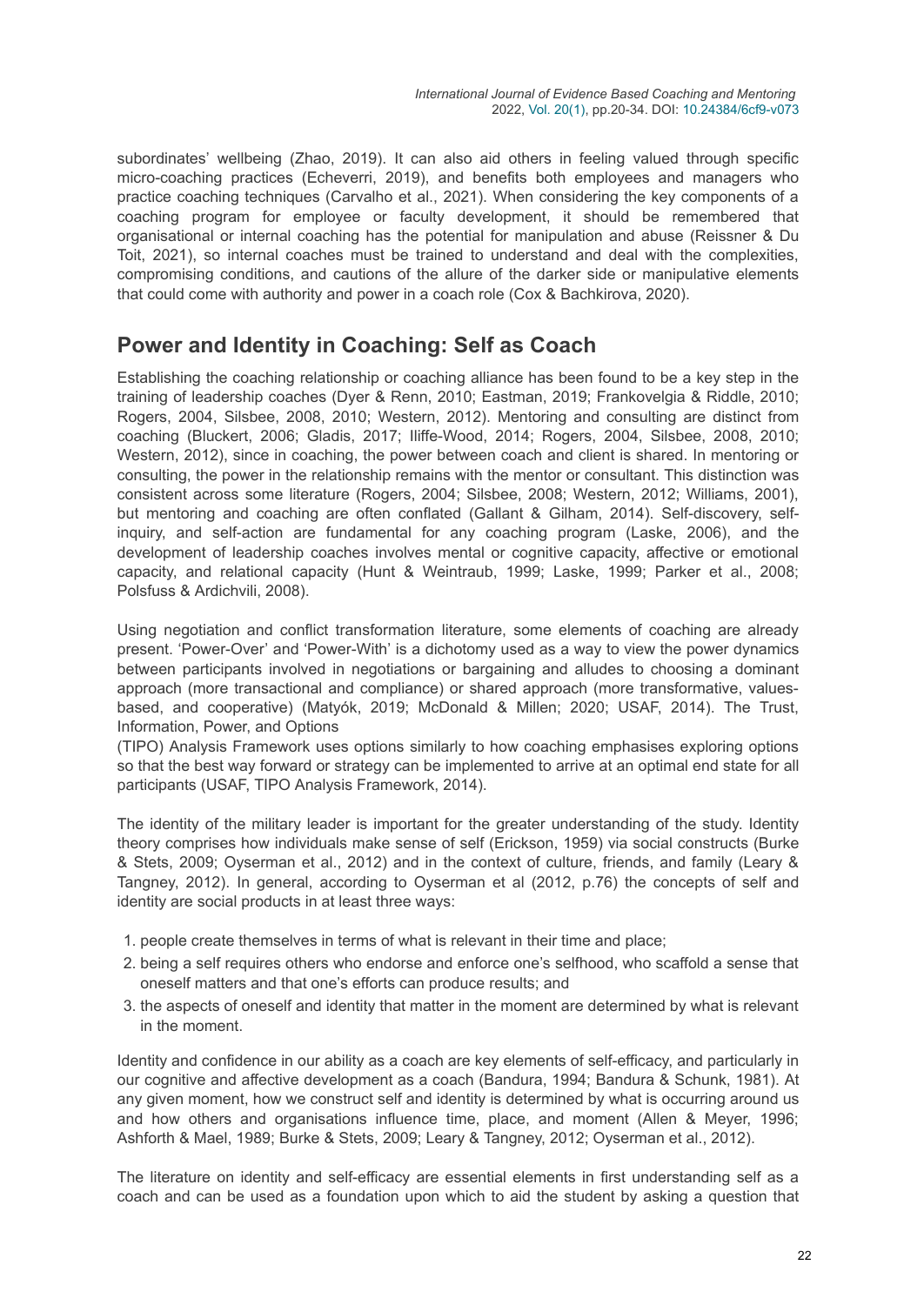serves the student rather than the instructor or coach. Yet, the primary function of leadership coaching in the military would be characterised by active listening, a skill to gain understanding that involves avoiding interruption, showing, and maintaining interest, postponing evaluation, organizing information (Kohpeima et al., 2016) and making an authentic, empathetic connection (Schein, 2016). Listening first allows the coach to get a clear picture of the student's reality before asking questions (Knight, 2017) and can provide the right mindset for a coach (Knight, 2009). As the formation of a leadership program should follow the identified function, it seems appropriate that the seven roles from Silsbee (2010) along with mentoring (Frisch, 2001; Western, 2012) and consulting (Schein, 2016) would be better used to aid the coach in asking the right questions for the client's development. The very nature of asking the right, powerful question is to invoke or be a catalyst for insight, innovation, and action (Vogt, et al., 2003) with brevity and directed at the client's developmental growth (Rogers, 2016).

#### **Context of Coaching in the Air Force: Air Force Leader as Coach**

The USAF has three publications that reference coaching. The AF Handbook 1 (2017) encompasses standards, policies, and procedures regarding the professionalism of Airmen (enlisted force) need to know. Coaching is mentioned eight times on five of the 581 pages and is used as a method to develop and inspire others in the competency of leading people and relates performance counseling to leadership coaching. In Air University (AU) 24 Concepts for AF Leadership (2008), coaching is mentioned three times in the 105 articles spanning 534 pages, and most commonly used in comparison to mentoring or related to performance counseling. In the AF Mediation Compendium on How to Manage and Mediate Workplace Disputes (2012), coaching is mentioned four times and defined as a method to resolve or mitigate conflict in the workplace. Leadership coaching is not defined in the three publications, which indicates that coaching needs greater clarification for use in the military, particularly as a transformative process.

There are few coaching courses in the USAF educational system. Within the Air War College (AWC) and Air Command and Staff College (ACSC), there is one shared elective on Leadership Coaching. Within the Eaker Center, there are four coaching courses for civilians and the LDC contains one four-hour block of instruction on leadership coaching and practice. The GROW model (Goal, Reality, Options/Obstacles, Way forward; Whitmore, 2009) used by the Eaker Center and the LDC is a performance coaching model that is similar to performance counseling mentioned in the aforementioned two USAF publications.

Similar to many organisations, the USAF emphasises that for effective coaching, leadership development should be linked to student outcomes (McCauley & Hughes-James, 1994), and programs should be designed for impact and critical leadership capabilities like self-awareness, leading change, managing conflict, and building capacity in others (Dyer & Renn, 2010) and with the goal of producing more effective leaders or leadership effectiveness in others (Amagoh, 2012). In 2018, the AF instituted a Coaching Culture Working Group (CCWG) that seeks to embed coaching as part of the culture across the force of military members and civilians. Units and installations are encouraged to develop internal coaching capacities as "coaching is a sanctioned learning and development activity" (U.S. Office of Personnel Management, 2018, p. 1). While there is little formal guidance on the program content, delivery methods, and standardized outcomes, many organisations have developed internal training programs as they clearly see the value and benefits of coaching in accordance with OPM guidance and current publications.

In 2018, the RAND (Research ANd Development) Corporation published Improving the Effectiveness of Air Force Squadron Commanders, based on the USAF Chief of Staff's guidance. The publication was the basis for the AF Strategic Integration Group to oversee developing a pathway to achieve the leadership development goals. One of the outcomes was the creation of the LDC, which was housed under the Eaker Center for Leadership Development within AU located at Maxwell AF Base in Alabama. AU is the USAF's Pinnacle Institution and comprises several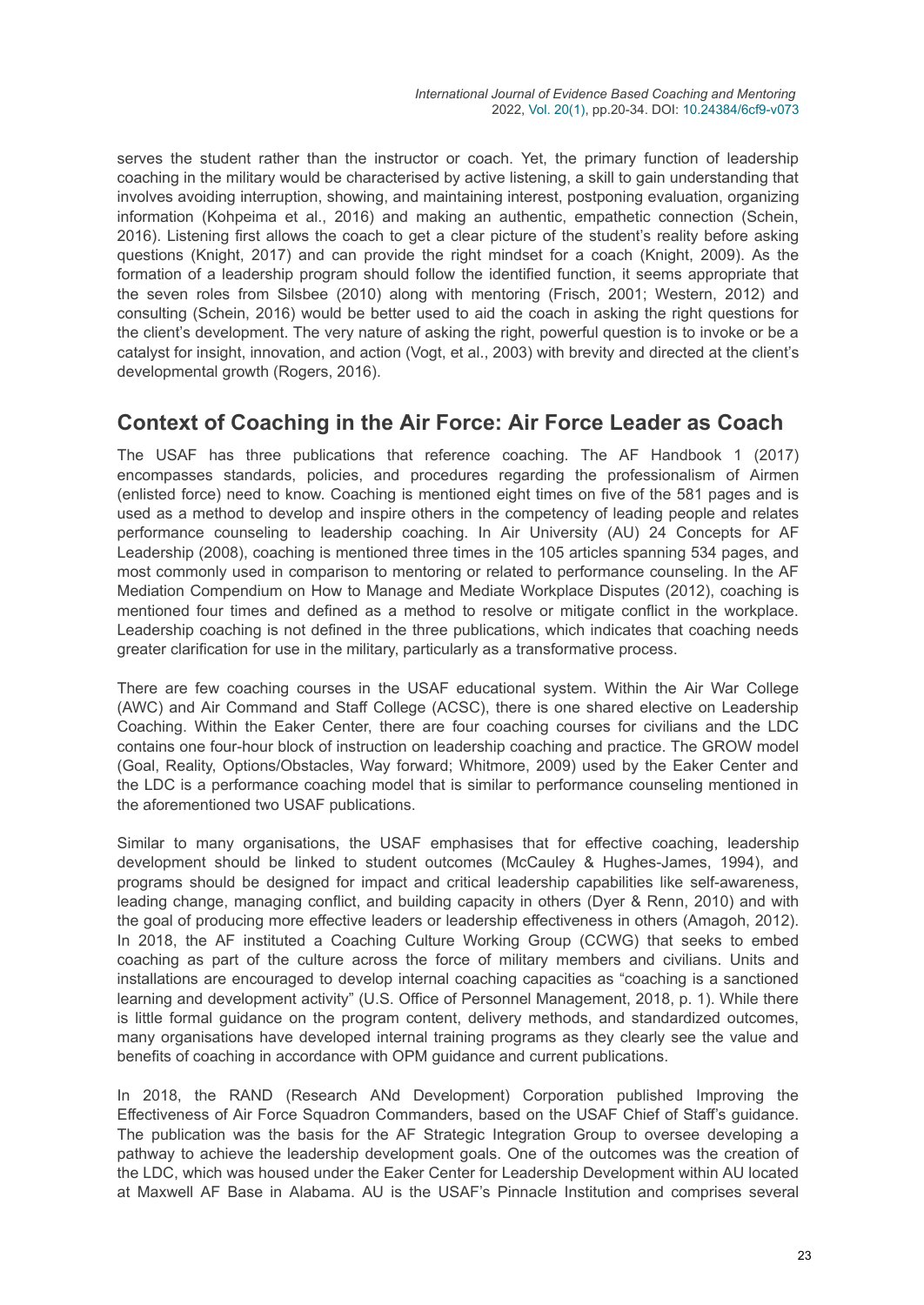subordinate organisations that oversee enlisted education, officer education, officer accessions, and professional development for civilians and military members, along with seven academic centers and related publications and research. The Eaker Center for Leadership Development is responsible for planning and conducting the LDC.

The LDC is an 8-day intensive course of lectures, seminars, and experiential events that build skills associated with leading others in a military context (e.g. knowing self, establishing climate and culture, values-based decision making, negotiation skills, building effective teams, dealing with conflict, administering discipline and justice, physical fitness events, and coaching practice). Students learn the content in week one and then, in week two, apply the knowledge in a variety of opportunities (e.g. case studies, experiential events, and virtual reality scenarios). The course culminates in a capstone experience involving augmented reality scenarios. The overall course objective is to "Improve leader development of officers and civilians approaching command selection in order to sharpen and focus leadership skills to achieve mission success through highperforming teams" (LDC-SC Smart Card, 2019).

The development of the coaching program for the 2018-2019 cohort of military instructors, all previously successful commanders/leaders of USAF Squadrons, was limited due to training time availability, and focused on four core coaching competencies of: powerful questioning; direct communication; designing actions; and planning and goal setting as used by the International Coaching Federation (ICF, 2019). The instructors used a performance-based coaching approach (Agarwal et al., 2009; McCollum et al., 2011; Snyder et al., 2015) in training students because it was the foundation of their own training. The approach of qualifying instructors, starting with outcomes, measuring effectiveness, delivering the program, and involving senior leaders was consistent with best practices identified in leadership development programs (Davis, 2014) and outcomes evaluation of leadership development initiatives (Packard & Jones, 2013).

# Methodology

To identify and interpret patterns and themes across multiple participants, a qualitative approach was used that included end of course survey data from students, post course survey data from course graduates and their supervisors, and instructor interviews. In order to "value multiple perspectives and gain a deeper understanding" (Creswell, 2012, p. 87) of coaching in the USAF, a three-phased qualitative convergent approach was used to answer three research questions:

- 1. What are the key components of the leadership coaching program for the leadership development of the LDC faculty?
- 2. How should LDC students be coached who are expected to lead USAF Squadrons?
- 3. How should leadership coaching be framed for use in the military?

Phase one consisted of analysing open-ended responses from students' end-of-course surveys and from post-course survey data from graduates (former students) and their supervisors. The endof-course survey (21 questions) was aimed at measuring course effectiveness of students achieving specified learning outcomes. The post-course survey (nine questions) asked graduates and their supervisors to what extent learning outcomes were achieved six months after course completion. Only the questions relating to coaching that helped answer the research questions were used in the collection and analysis. Phase two, which ran parallel to phase one, involved interviews of military instructors. Phase three compared the findings from phases one and two to look for convergence, divergence, and relationships.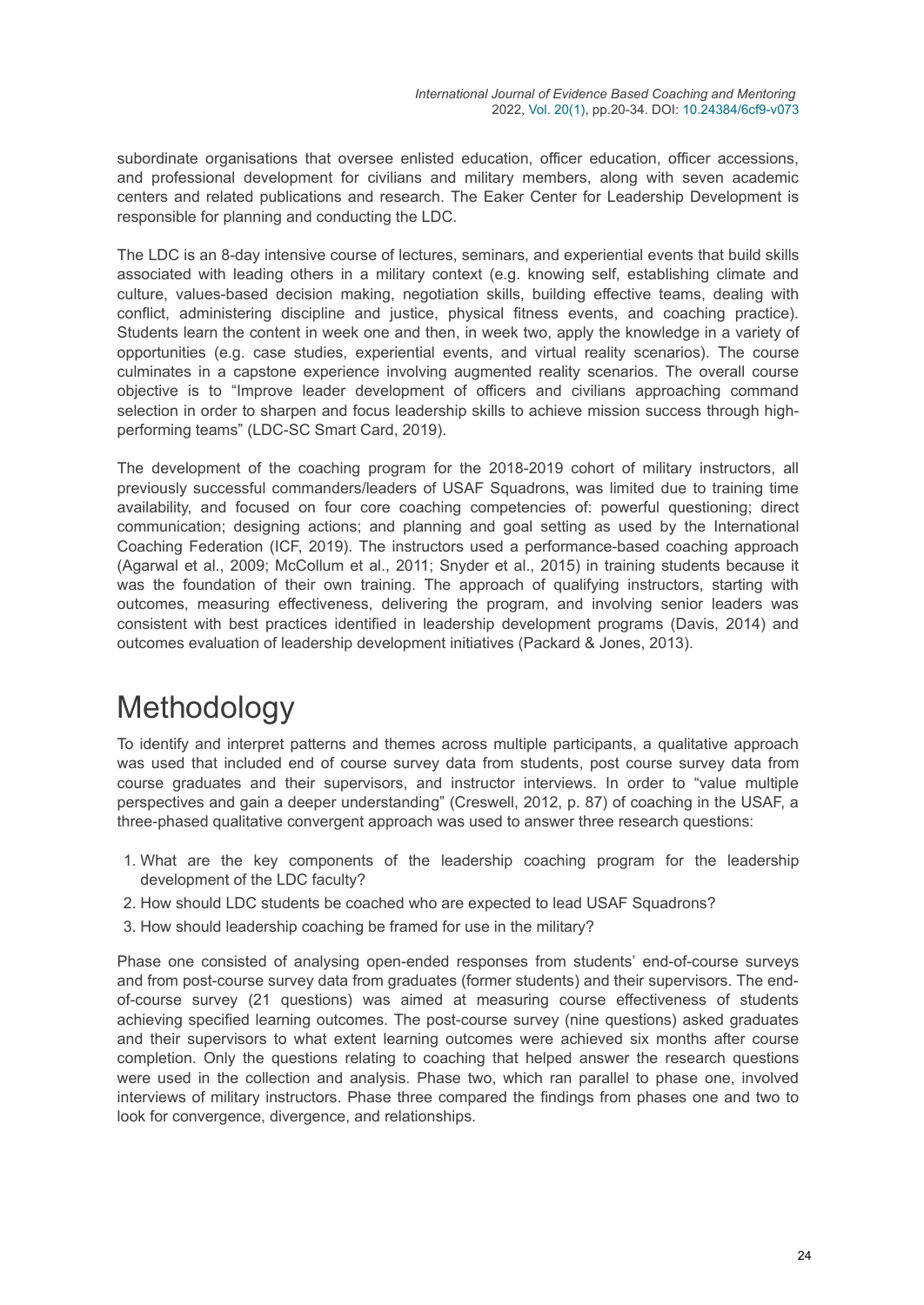### **Data Sample and Collection**

Student data we collected via responses to three questions related to coaching in end-of-course surveys of five cohorts of students (n=288). Participants completed the survey electronically via a QR code in class before the course ended. Additionally, responses to four questions were used to collect data from graduates (former students) and their supervisors after course completion. Three questions related to coaching and learning outcomes in post-course surveys completed by graduates (n=79) and one question from their supervisors (n=31). Participants completed online surveys electronically via a link provided through a QR code in an email sent five months after course completion.

In phase two, interviews were conducted face-to-face in an informal environment. All eight participants were successful graduated squadron commanders. The sample included one female and seven males representing five different USAF career fields. Participation was voluntary, included informed consent of participants and the use of pseudonyms where applicable, and followed established research protocols.

### **Data Analysis**

A multiple coding process was used that included five cycles of manual coding: pre-codes, primary/sub codes, categories, themes, and theories (Creswell, 2012; Saldaña, 2014). Two experienced researchers coded and analysed the data with 94% inter-coder reliability. Only questions that had coaching in the answers were used for analysis.

Questions from end-of-course surveys:

- "What are the five most effective areas of instruction?" with a scaled response regarding effectiveness.
- "What are the three things you liked most about the course and why?"
- "How do you plan on applying what you learned in the course so far?"

Questions from post-course surveys:

- "Select the subject areas you have practiced/applied the most since returning home" with an accompanying scaled response.
- Scaling question on agreement to five different statements that described the one-on-one coaching sessions (between instructor and student).
- Provide any other feedback on the LDC-SC program.
- Asked supervisors to assess perceived growth of their graduates in three areas, with a "yes", "no" or "I don't know" as available responses.

Questions from interviews:

- Please describe your experiences with coaching students in LDC.
- How would you define coaching?
- How would you describe your training to be a leadership coach?
- As a coach, you bring your whole self to the coaching situation what do you think influences your coaching in LDC?
- What is most important to you as a coach?
- In some of the end-of-course surveys, students assessed coaching as one of the top ten subject areas - do you agree? Where would you rank coaching in the LDC?
- What do you think are the key components of a coaching program for future faculty?
- Is there anything else you would like to discuss?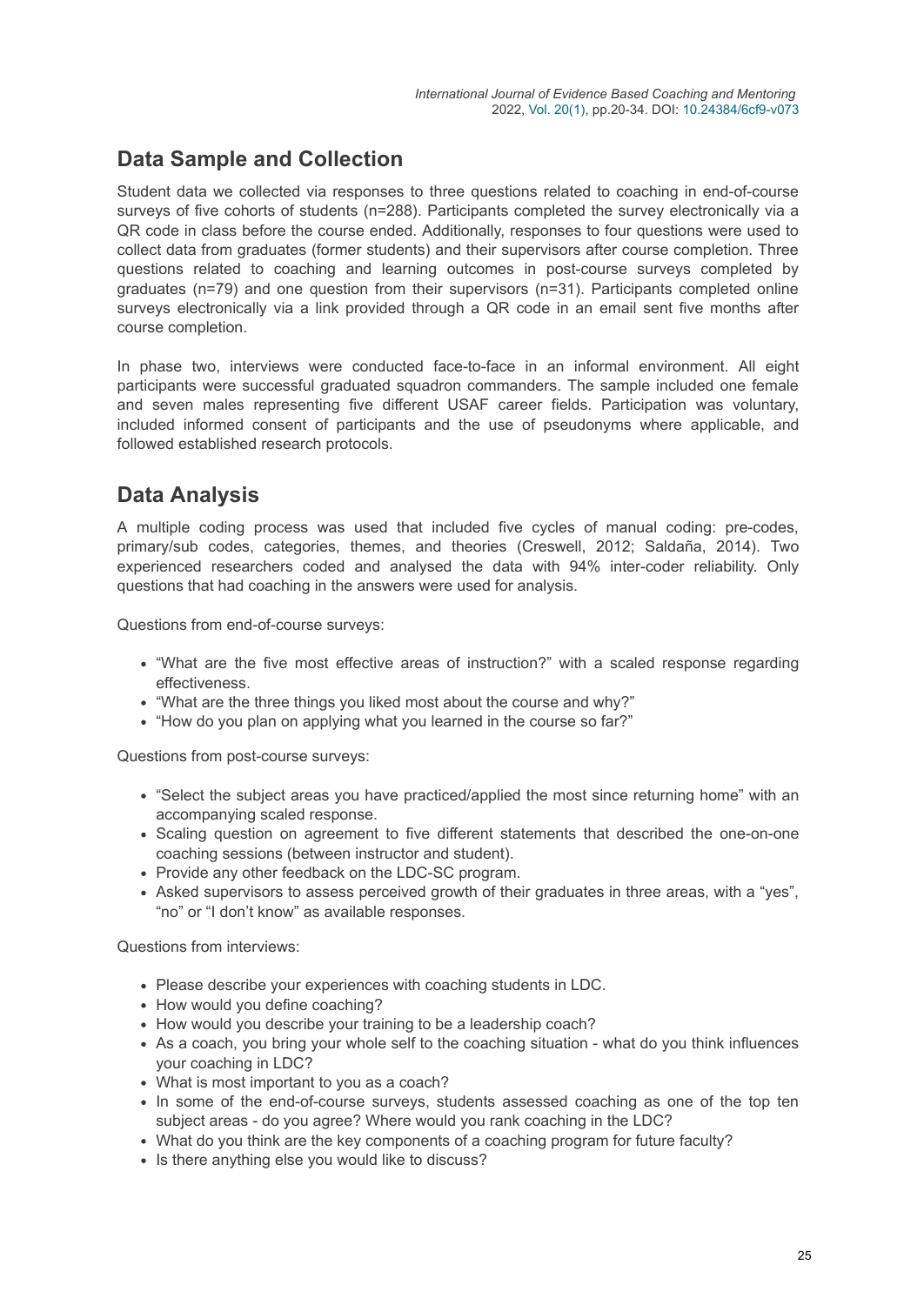Transcripts were developed so member checking could be employed. A cumulative coding process moving from codes to categories to themes was produced using a priori, in vivo, descriptive, and thematic coding. Additionally, NVivo software was used to reinforce manual data analysis as computer software techniques could better aid in data analysis, particularly for an overview of the qualitative data analysis and to display rich data in easy-to-understand ways (Ozkan, 2004; Bazeley & Jackson, 2007). There were differences in some sub-codes early in the coding process but were not significant in categorical coding and did not affect the thematic analysis.

# Findings

#### **Phase One Findings**

- Coaching was the fourth highest rated relevant subject (out of 26).
- 18% mentioned coaching as being the most effective area of instruction.
- 34% believed that coaching contributed to development of self and others.
- 12% thought were able to apply coaching to their military unit back home.
- 26% of the students said they felt they could put coaching into immediate practice/application.
- Coaching ranked as number 8 of 26 subjects that students applied the most since returning home.
- 80% talked about coaching as one of the best learning experiences.
- 80% expressed confusion between mentoring and coaching.
- Graduates believed that their coaching session was not effective due to unclear expectations.
- Supervisors felt that coaching was a powerful tool but did not see course graduates use coaching.
- Graduates and supervisors reported that more application of coaching skills is necessary along with understanding how to apply coaching to a military context.
- 75% of all respondents felt there were transformative elements involved with coaching.

#### **Phase Two Findings**

Instructors believed their experience with coaching was worthwhile but felt rushed (due to short coaching sessions) and involved a combination of teaching, mentoring, and development. They defined coaching as asking meaningful questions to promote self-discovery and helping others unlock potential, yet these responses link to the benefits of coaching and, it seems that the participants do not have a clear definition of coaching. However, using the participants own words, they were in near agreement that their training to be a leadership coach was just "okay", "missed the mark", or was "not deep enough" for what they were expected to do with coaching and teaching coaching to students. Their own experiences and their relationships with students were the two most cited areas of influence in their coaching at LDC. Trust, listening, authenticity, vulnerability, asking good questions, and relationships were the most important aspects of being a leadership coach. There was a range of responses when asked if they agreed with students that coaching should be ranked in the top ten subject areas; one responded with top five, a few responded with top ten, and others felt that coaching (along with other subjects) should not be ranked. Practice, application, understanding, and teaching were the highest mentioned key components of a coaching program for future faculty. Additional comments were grouped around coaching being a powerful tool, even transformative in nature for instructors and students, but more application is necessary together with understanding how to apply coaching to a military context.

#### **Phase Three Findings**

**Theme 1:** Coaching was a valuable, meaningful experience (end-of-course surveys, post course surveys, and interviews).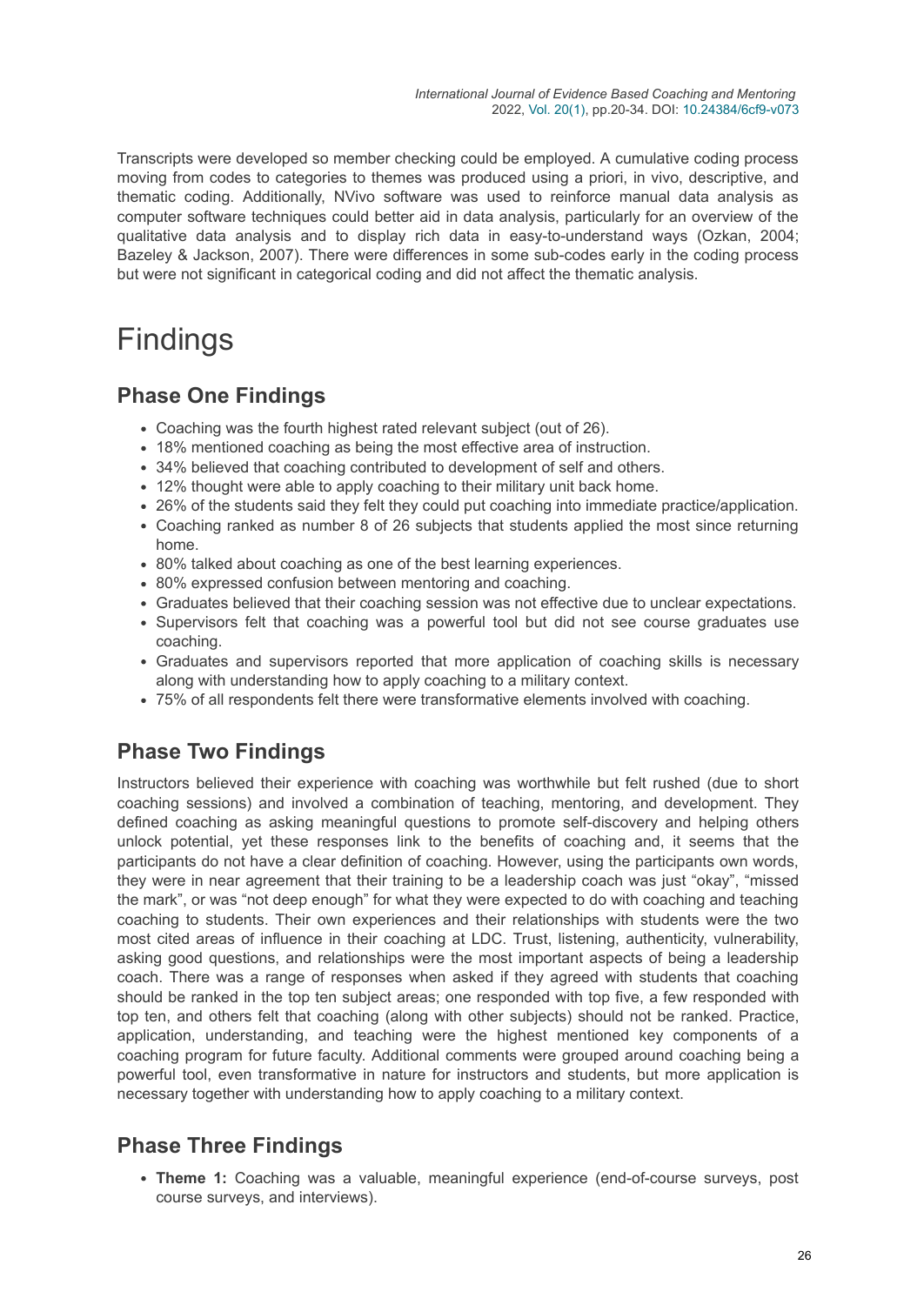- **Theme 2:** The three days of performance coaching training was insufficient and lacked depth; instructors need more information and training on other coaching styles and concepts (interviews).
- **Theme 3:** Background, experiences, training, and identity as a military leader were the most frequently mentioned regarding what influences their coaching in LDC (end-of-course surveys and interviews).
- **Theme 4:** The key to the coaching experience for all instructors was building a relationship with students with trust, authenticity, and active listening (end-of-course surveys and interviews).
- **Theme 5:** There was confusion between coaching and mentoring. Instructors believed that students wanted both but were unclear of the differences and benefits of both or when each is more appropriate with students (end-of-course surveys, post course surveys, and interviews).
- **Theme 6:** More practice of coaching techniques and processes is needed coupled with a holistic understanding of coaching so that the impact and transformative nature of coaching are best understood and implemented (end-of-course surveys and interviews).
- **Theme 7:** Instructors and students need to know when to use coaching with others in their units and the application of coaching in a military context (end-of-course surveys, post course surveys, and interviews).

## **Discussion**

The discussion focuses on themes 3-7, particularly the development of instructors as coaches, the relationship between coaching and mentoring in the military, and the coaching models that influence coaching in the military. The research questions are answered at the end of the section.

The coaching literature supports the importance of developing identity as a coach as a key capacity of leadership (Eastman, 2019; Ng et al., 2012) and how coaching can empower students and clients to express identity (Ng, 2012; Rhodes & Fletcher, 2013), yet the scholarly field did not include military educational contexts, so this research supports current studies and adds the elements of military training in one specific context. Regarding the instructors in LDC, their identity as military leaders and as a successful former Squadron Commanders is critical to their overall identity as a coach. The military instructor who is training to become a coach for students who are to be future Squadron Commanders bridges the areas of overlap between coaching, mentoring, and consulting. Consequently, the instructor could feel a tension between their own identity, their relationship with the student, and their relationship and identity in the coaching context in terms of the military instructor wanting to provide advice and expertise rather than being a coach in the moment. It is these relational tensions that seems to be at the heart of the leadership development of military officers as coaches in their roles as instructors.

Rather than placing mentoring in a subordinate or as an alternative to coaching, this study found that mentoring was initially confused with coaching, which is a common concern in teaching and executive coaching (Frisch, 2001; Williams, 2001; Zey, 1984), and that the expert knowledge and experiences associated with mentoring are part of the input into the coaching role (Frisch, 2001). So, instead of subordinating the mentoring aspects that are accessible to the instructor, it seems more beneficial to embrace the unique expertise of being a military leader associated with mentoring and applied toward the role of coaching. Instead of separating coaching from mentoring (Wang & Millward, 2014), or blending mentoring with coaching (Smith, 2017), the instructor's unique experiences as a seasoned leader and former successful squadron commander become an informed part of the coaching process that is used in service of coaching and fully welcomed into the process. While coaching and mentoring serve different functions and produce different results, both can be used as an instructor in service of the student. Approaching the expertise of a military leader as the foundation in service of a coaching mindset is more akin to putting both concepts on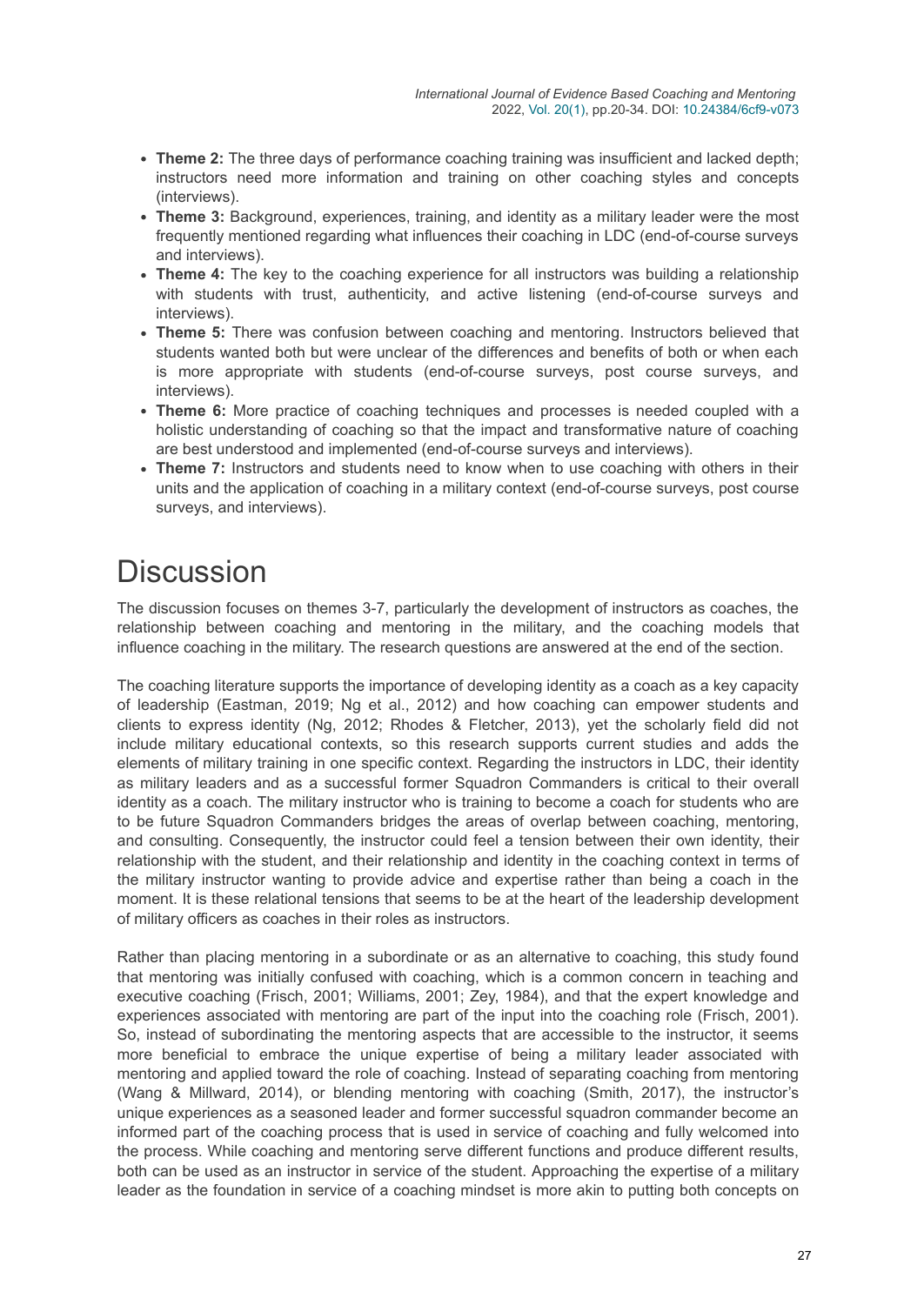equal footing with an equality of opportunity (Salter, 2014) that deepens development and learning (Jones, 2015), and provides a lens through which powerful questions can be asked to aid others in self-discovery (Silsbee, 2010; Western, 2012), skill strengthening (Bluckert, 2006; Rogers, 2004), or behavior changes (Frisch, 2001). The knowledge and experience gained over the years of being a leader in the military with unique leadership and command positions may be just as important as the knowledge and skills of becoming a more experienced leadership coach (Kampa-Kokesch & Anderson, 2001) that supplement being a mentor as a career developmental tool (Hunt & Weintraub, 1999). In other words, the answer lies in not "coaching or mentoring" but in a holistic approach that utilises both techniques, and a "yes, and both" mindset to best serve the student.

Developmental coaching and performance-based coaching were the primary frameworks used to train the instructors, while performance-based coaching was the primary framework to train students. Relational elements were used in both training areas. Instructors evaluated this limited framework as not having enough depth, particularly as the instructors gained more experience as coaches in the program.

While there are several coaching models used by various programs, the Center for Creative Leadership (CCL) Leadership Coaching Framework (2004) that uses a values-based framework is a useful model in relation to the USAF's core values of Integrity First, Service Before Self, and Excellence in All We Do (USAF Volume II-Leadership, 2015) and the USAF's definition of developing full range leadership (AF Handbook 1, 2017). The CCL Coaching Framework puts emphasis on relationships, values, character, interpersonal skills, organisational knowledge, and change management (Center for Creative Leadership, 2004; Ting & Hart, 2004; Ting & Riddle, 2008; Ting & Scisco, 2006) – all of which are highlighted by the USAF's key leadership and developmental documents (AF Handbook 1, 2017; USAF Volume II-Leadership, 2015). The development of the human relationships is a key element in leadership development and directly related to an outcome of interpersonal growth for social intelligence (Goleman, 2007).

The LDC should incorporate a more holistic approach to coaching that goes beyond performance coaching for the student and expands on developmental coaching, holistic coaching as a cognitive and socio-emotional process, peer coaching, and relational leadership – all used to ask the right questions in the shared moment with the client. The dilemma and challenge of codifying an emergent coaching approach (Hamlin et al., 2009) is not unique to the military and presents unique challenges as a growing profession of coaching in the USAF profession of arms. Nevertheless, the recommendation to develop a more holistic approach in theory and practice is supported by studies describing developmental leadership and identity (Eastman, 2019; Stricker et al., 2019) and developmental coaching (Coughlin, 2013; Hunt & Weintraub, 1999; Kilberg & Kiedrich, 2007; Laske, 1999; Polsfuss & Ardichvili, 2008). The cognitive and socio-emotional development of coaches is relevant in the adult development of military leaders as leadership coaches (Laske, 2006) and is further supported by the 'three principles psychology' approach to coaching where mind, consciousness, and thought are three pillars in the crossroads of leadership development and coaching (Plsfuss and Ardichvili, 2008). Thus developmental coaching (Grover & Furnham, 2016; Hunt & Weintraub, 2004; Laske, 2006) is the best overall fit and description for how the LDC instructors could be trained, as their development required a deeper and more expansive understanding of coaching. Consequently, instructors should be trained on three aspects of coaching: developmental coaching with a greater reliance on cognitive aspects rather than a joining of cognitive, socio-emotional, performance coaching and less on leadership coaching, and relational elements of establishing the coaching relationship. The combination of the three aspects is supported when compared to the higher levels of learning in Bloom's taxonomy, especially since coaching training should strengthen analytical, creative, and synthesising skills as well as increase understanding for others, empathy, perspective taking.

Yet, what may be even more vital in the development of military leaders as leadership coaches is the bridging of peer coaching and relational leadership. Peer coaching is a dyadic relationship with a shared authority in coaching (Hagen & Peterson, 2014) that can accelerate learning in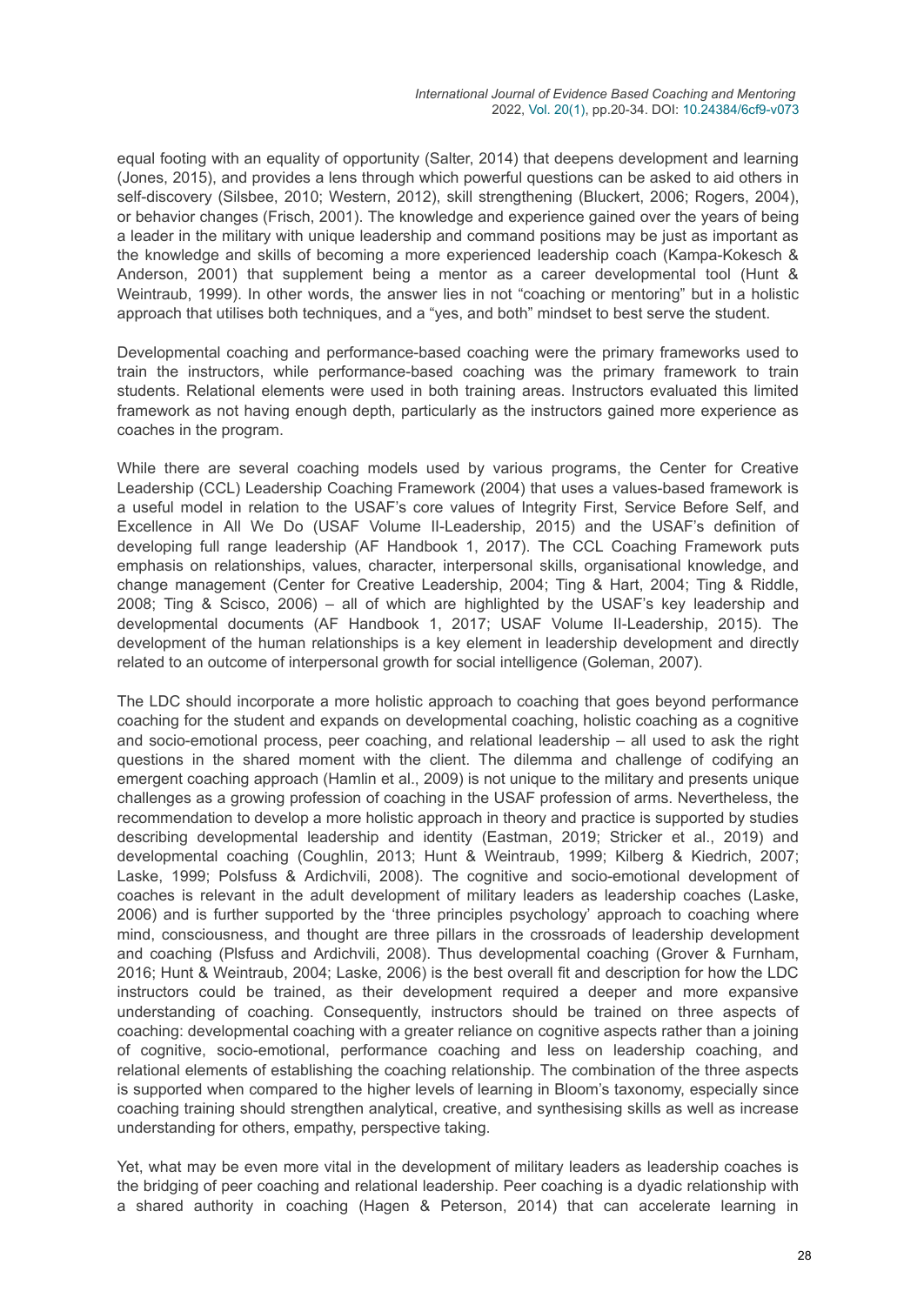developmental ways (Parker et al., 2008) and integrate with relational leadership in a peer-to-peer understanding of the challenges and shared territory of learning together (Palmer & McDowall, 2010). While 75% of respondents frame coaching as a transformative process used to unlock a better future, coaching was also used as a method to resolve conflict with others through relational negotiations using power, influence, and persuasion. Coaching should use a "power with" vs. a "power over" approach that situates both coach and client in shared authority (Graham, 1995) that leads to co-creation of goals and options.

#### **Answering research question #1: What are the key components of a coaching program for the leadership development of the LDC faculty?**

LDC should have six foundational components for the leadership development of their instructors as leadership coaches:

- 1. Basic understanding of coaching techniques, practice methods, advanced concepts of developmental coaching and more practice.
- 2. Use six theoretical frames for the coaching program: identity theory, human development, developmental coaching, using mentoring alongside coaching, cognitive-affective-behavioral domains, and relational leadership.
- 3. Establishing the coaching relationship using multiple techniques.
- 4. More intentional connection of connecting coaching to other course concepts like trust, values, empowerment, climate/culture, deliberate development of others, and creating a growthmindset among students.
- 5. Clearly differentiate coaching and mentoring and provide recommendations as to when the opportunity for each is most appropriate.
	- 6. Recommend and/or codify a common definition of coaching for the military.

#### **Answering research question #2: How should the military officers and civilian instructors as LDC faculty be trained to effectively coach students who are expected to lead USAF Squadrons?**

The training should encompass the following seven elements:

- 1. The training of instructors as leadership coaches should be a joint effort between the civilian experts and the LDC seasoned faculty.
- 2. Formalise the training and education with accreditation from a nationally recognized professional coaching organization (ICF or BCC) and link with similar organisations conducting coaching training.
- 3. Train and educate the instructors in the art of coaching and the art of teaching coaching with emphasis on developmental coaching using cognitive, socio-emotional, and relational aspects.
- 4. To train students in coaching, instructors should use a performance-based coaching model with a focus on a coaching mindset, active listening and evoking awareness that includes asking powerful questions.
- 5. Follow a model of Educate, Practice, Educate, Practice, where practice continues to follow increased education in the art and science of coaching.
- 6. Move from coaching 1-on-1 coaching sessions with students to teaching coaching to students and allowing them to practice multiple ways (triads and dyads).
- 7. Include examples and methods of application in military organisations so students understand how to recognise coaching opportunities vs. mentoring as applied in the future military units they will lead.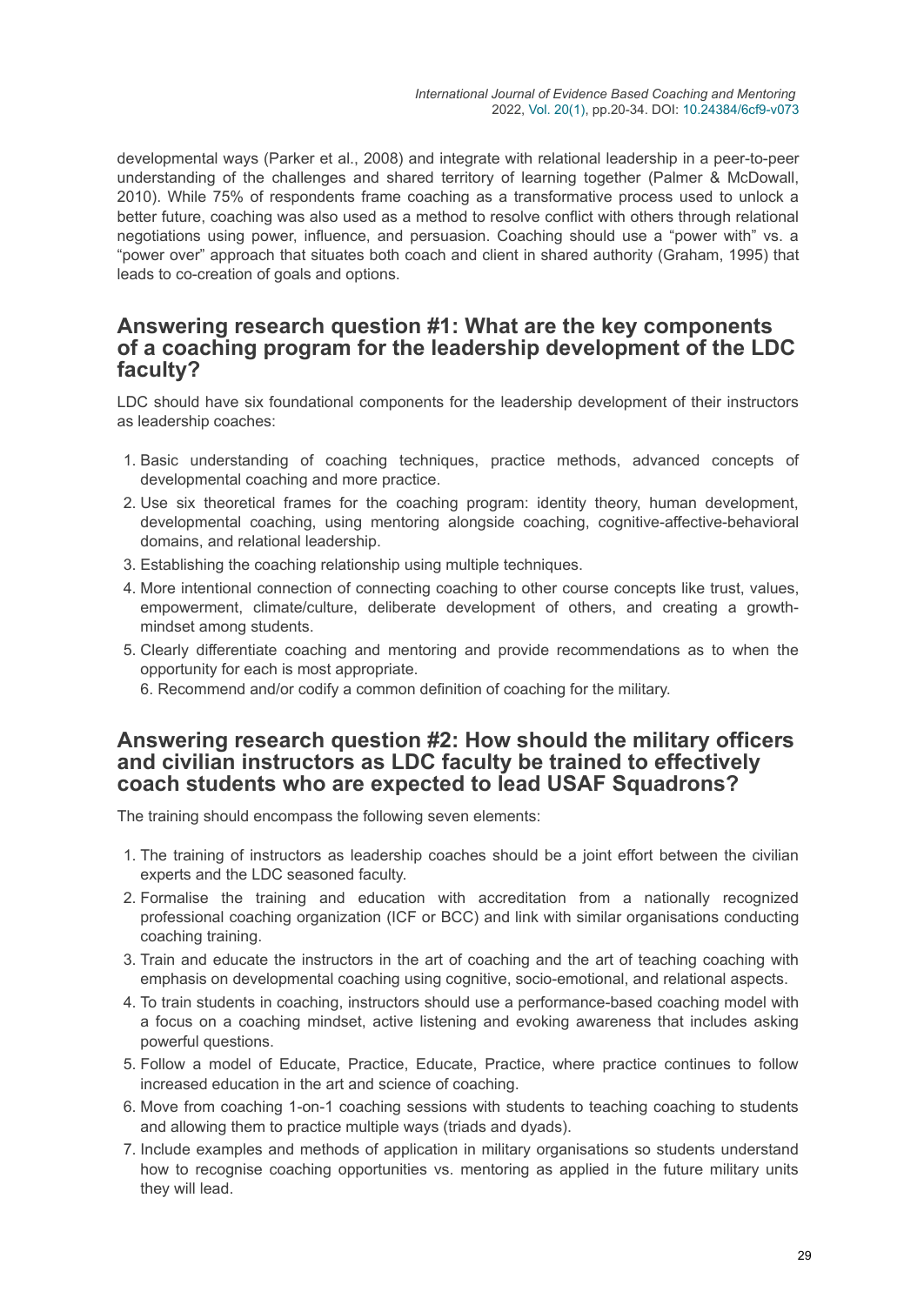#### **Answering research question #3. How should leadership coaching be framed for use in the military?**

The findings and answers to the previous research questions help frame leadership coaching as a transformative process that is values-based and best used in a holistic and developmental ways for increasing leadership capacity in military leaders. Coaching can be seen as how others deal with conflict transformation regarding the process of changing elements of their life for a better future and/or negotiating with others to resolve conflict.

### **Limitations and Impact**

Most qualitative research studies are intended to examine a specific issue in a certain sample of a population group in a particular context. The richness of the findings adds layers to a deeper understanding of the phenomenon of coaching in the military. The purpose of the study was not to be generalisable as in quantitative research. In qualitative research, there are four distinct types of generalisability: naturalistic generalisation, transferability, analytical generalisability, and intersectional generalisability. Because there are limited studies of coaching in the military, there is potential for transferability of the findings to similar programs. This study can help others analyse the findings and their own contexts to build an effective coaching program.

While the study is limited to just one program in AU within one branch of the US military, the groundwork provides a springboard upon which to examine in more detail how coaching is evolving across the military services. This small body of work will need to be expanded upon for the larger scholarly field and ingrained into key publications before becoming embedded in the USAF leadership literature and the culture of leadership development. Because of the lack of studies, this paper significantly adds to the field.

The impact of this study will provide a framework of key components of a coaching program for the leadership development of the faculty of the LDC as well as inform how to train military officers and civilian instructors as faculty of LDC. The research will help assess coaching training methods, understand challenges, and provide recommendations for program improvements and continued success.

### Conclusion

This study is novel in that it is one of the first to research coaching and the development of instructors as coaches in a military context. Survey data and instructor interviews were analysed using a combination of manual coding and NVivo software to assess coaching training methods, understand participant voices, and provide recommendations for program improvements. The study goes beyond filling a gap in the current body of knowledge by adding research that examines development of instructors as coaches using a range of coaching literature and employing a multiphased qualitative approach to both understand and to evolve an emergent leadership coaching program in the USAF. The research identified seven themes based on integrative analysis of the findings. In answering the research questions, it is suggested that seven foundational components should be used for a coaching program in the leadership development of instructors and the training program should be comprised of six elements. The study will aid in a more focused leadership development program for military leaders as leadership coaches, improve the training of students, and inform the greater coaching community of an emerging coaching program that is transformative for instructors and students.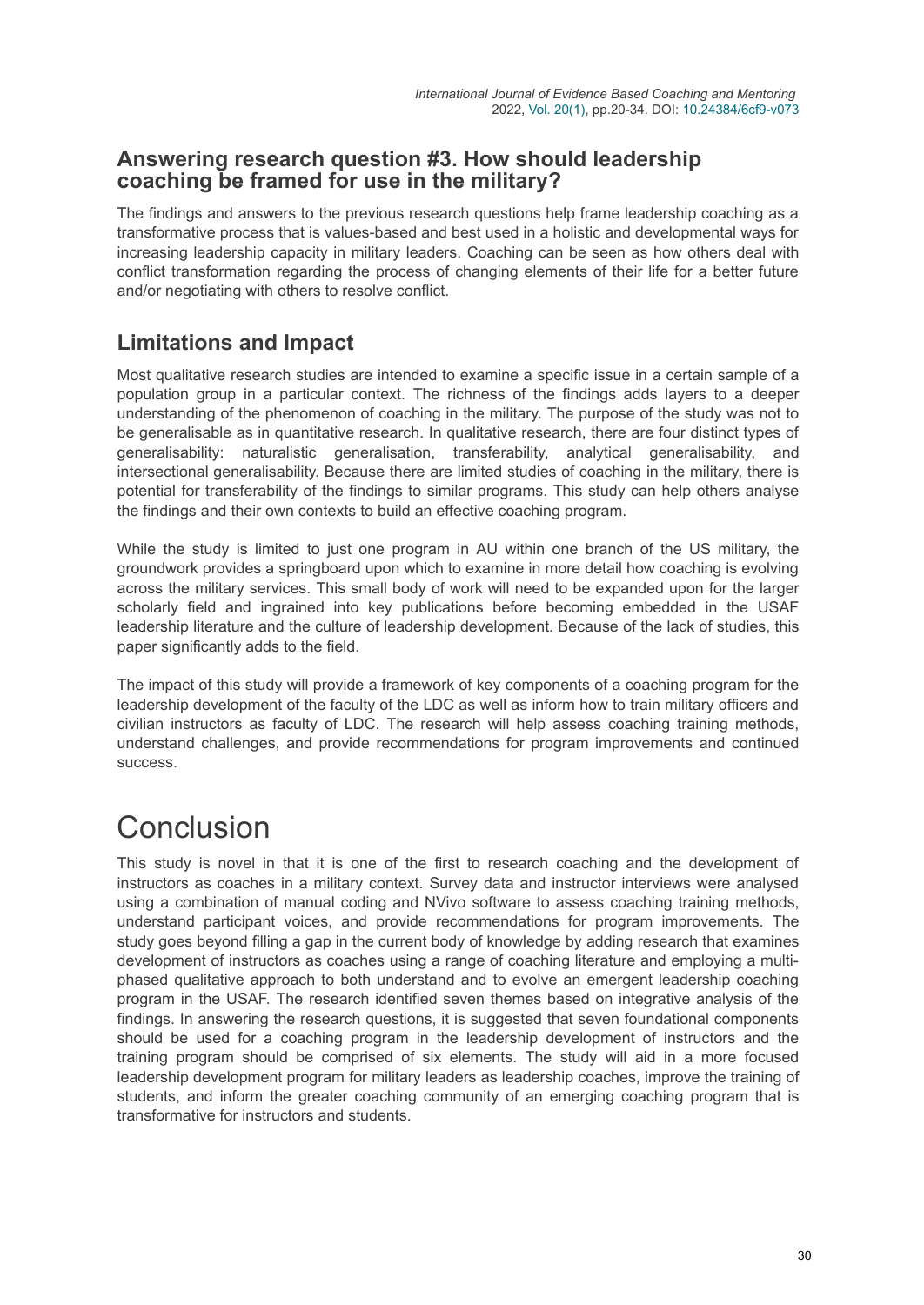### **References**

- Agarwal, R., Angstb, C.M., & Magnic, M. (2009). The performance effects of coaching: a multilevel analysis using hierarchical linear modeling. *The International Journal of Human Resource Management*, 20(10), 2110–2134. DOI: [10.1080/09585190903178054](https://doi.org/10.1080/09585190903178054).
- Ahmad, N., Sa'adin, I., Haron, H., Noranee, S., Noorkorina, T., Mohd, T., & Hafiz, N. (2021). Practice of managerial coaching and employees performance behavior. *The Empirical Economics Letters*, 2, 155-161.
- Allen, N.T. & Meyer, J.T. (1996). Affective, continuance, and normative commitment to the organization: An examination of construct validity. *Journal of Vocational Behavior*, 49(3), pp. 252-276. DOI: [10.1006/jvbe.1996.0043.](https://doi.org/10.1006/jvbe.1996.0043)
- Amagoh, F. (2009). Leadership development and leadership effectiveness. *Management Decision*, 47(6), 989-999. DOI: [10.1108/00251740910966695](https://doi.org/10.1108/00251740910966695).
- Anderson, V. (2013). A trojan horse? The implications of managerial coaching for leadership theory. *Human Resource Development International* 16(3).
- Ashforth, B. E. & Mael, F.A. (1989). Social identity theory and the organization. *Academy of Management Review*, 14, 20- 39. DOI: [10.5465/amr.1989.4278999](https://doi.org/10.5465/amr.1989.4278999).
- Bandura, A. (1994). Self-efficacy in V. S. Ramachaudran (Ed.), *Encyclopedia of human behavior* (Vol. 4, pp. 71-81). New York: Academic Press. (Reprinted in H. Friedman [Ed.], Encyclopedia of mental health. San Diego: Academic Press, 1998).
- Bandura, A. & Schunk, D. (1981). Cultivating competence, self-efficacy, and intrinsic interest through proximal selfmotivation. *Journal of Personality and Social Psychology*, 41(3), 586-598. DOI: [10.1037/0022-3514.41.3.586.](https://doi.org/10.1037/0022-3514.41.3.586)
- Bazeley, P. & Jackson, K. (2007). *Qualitative data analysis with NVIVO*, CA: SAGE.
- Bluckert, P. (2006). *Psychological dimensions of executive coaching*, NY: McGraw-Hill.
- Burke, P.J. & Stets, J.E. (2009). *Identity theory*, NY: Oxford University Press.
- Carvalho, C., Carvalho, F. K., & Carvalho, S. (2021). Managerial coaching: where are we now and where should we go in the future? *[Development and Learning in Organizations: An International Journal](https://doi.org/10.1108/DLO-01-2021-0020)*, ahead-of-print DOI: 10.1108/DLO-01-2021-0020.

Charmaz, K. (2006). *Constructing grounded theory: A practical guide through qualitative analysis*, London: Sage.

- Cox, E. & Bachkirova, T. (2020). Coaching with emotion: How coaches deal with difficult emotional situations. *Coaching Researched: A Coaching Psychology Reader*, 167-181.
- Coughlin, C. (2013). Developmental coaching to support the transition to self-authorship. *New Developments for Adult and Continuing Education*, 148, 17-25.
- Creswell, J. (2012). *Qualitative inquiry and research design: Choosing among five approaches*, CA: Sage.
- Davis, P. (2014). Best practice principles in leadership development interventions: An Australian perspective. *Journal of Management Policy and Practice*, 15(5), 107-119.

Department of the Air Force. (2012). *Air Force mediation compendium on how to manage and mediate Workplace Disputes*.

- Dyer, D. & Renn, M. (2010). Development programs for educational leaders, in E. Velsor, C. McCauley and M. Ruderman (Eds.), *Handbook of Leadership Development*, (177-197), CA: Jossey-Bass.
- Eastman, C. (2019). The developmental needs of coaches and coachees. *International Journal of Mentoring and Coaching in Education*, ahead-of-print. DOI: [10.1108/IJMCE-03-2019-0044.](https://doi.org/10.1108/IJMCE-03-2019-0044)
- Echeverri, P. (2020). Value-forming micro-practices of managerial coaching. *Coaching: An International Journal of Theory, Research and Practice*, 13(2), 191-208. DOI: [10.1080/17521882.2019.1707245](https://doi.org/10.1080/17521882.2019.1707245).
- Ellinger, A., Ellinger, A., Bachrach, D., Wang, Y., & Elmadağ Baş, A. (2011). Organizational investments in social capital, managerial coaching, and employee work-related performance. *Management Learning*, 42(1), 67-85. DOI: [10.1177/1350507610384329](https://doi.org/10.1177/1350507610384329).
- Erickson, E. (1959). *Identity and the life cycle*, NY: International Universities Press.
- Frisch, M. (2001). The emerging role of the internal coach. *Consulting Psychology Journal: Practice and Research*, 53, 240- 250.
- Gallant, B. & Gilham, V. (2014). Differentiated coaching: Developmental needs of coachees. *International Journal of Mentoring and Coaching in Education*, Vol. 3 No. 3, pp. 237-254. DOI: [10.1108/IJMCE-12-2013-0059](https://doi.org/10.1108/IJMCE-12-2013-0059).

Gladis, S. (2017). *Leading well: Becoming a mindful leader-coach*, VA: Gladis Leadership Partners.

Goleman, D. (2007). *Social intelligence: The new science of human relationships*, NY: Random House.

Graham, P. (1995). *Mary Parker Follett – prophet of management: A celebration of writings from the 1920s*. Harvard Business School Press.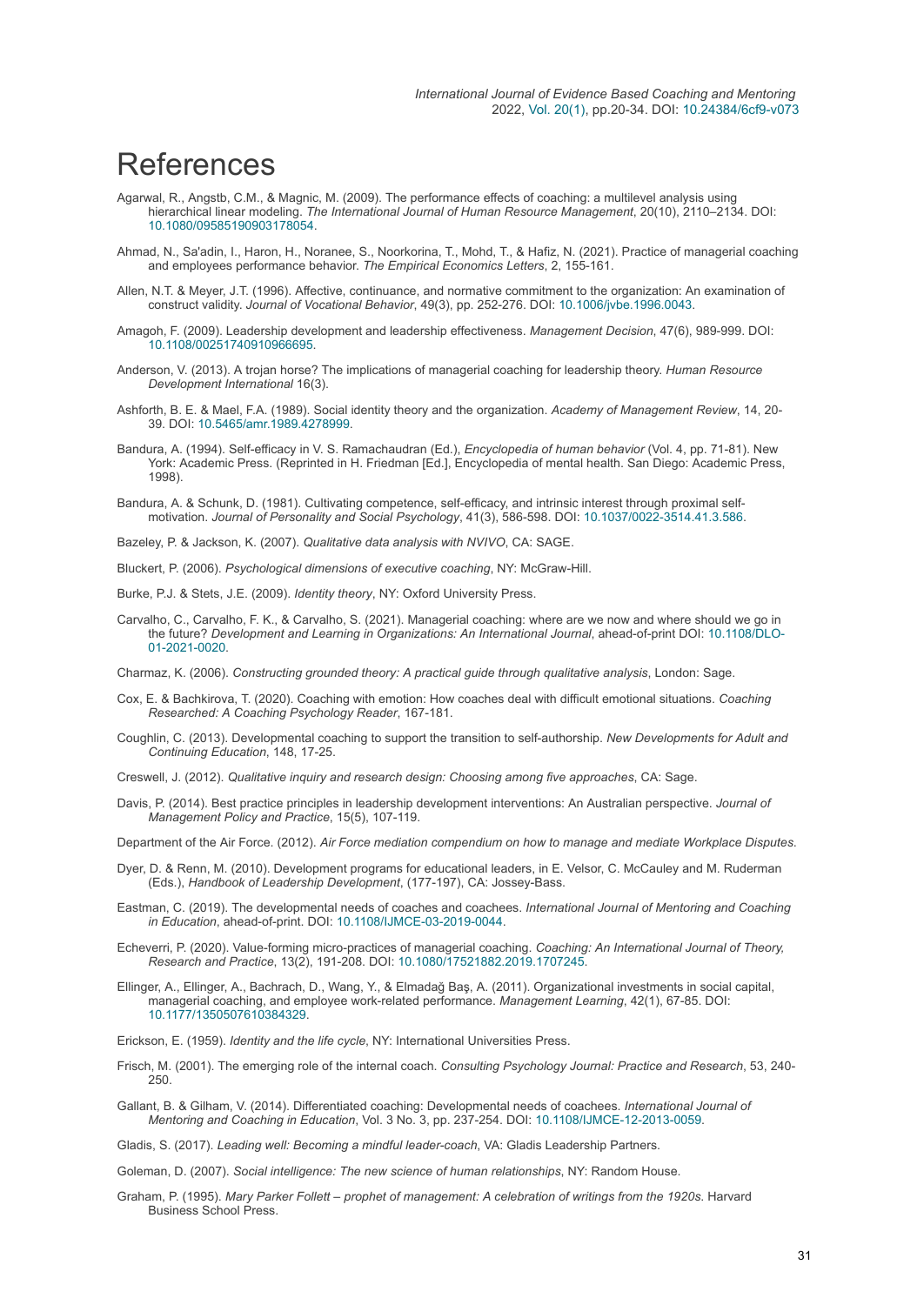- Grant, A. & Hartley, M. (2013). Developing the leader as coach: insights, strategies, and tips for embedding coaching skills in the workplace. *Coaching: An International Journal of Theory, Research and Practice*, 6(2), 102-115. DOI: [10.1080/17521882.2013.824015](https://doi.org/10.1080/17521882.2013.824015).
- Grover, S. & Furnham, A (2016). Coaching as a developmental intervention in organisations: A systematic review of its effectiveness and the mechanisms underlying it. *PLoS ONE* 11(7). DOI: [10.1371/journal.pone.0159137.](https://doi.org/10.1371/journal.pone.0159137)
- Hagen, M. & Peterson, S. (2014). Coaching scales: A review of the literature and comparative analysis. *Advances in Developing Human Resources*, 16(2), 222-241. DOI: [10.1177/1523422313520203.](https://doi.org/10.1177/1523422313520203)
- Hamlin, R., Ellinger, A., & Beattie, R. (2006). Coaching at the heart of managerial effectiveness: a cross-cultural study of managerial behaviors. *Human Resource Development International* 9(3), 305–331. DOI: [10.1080/13678860600893524](https://doi.org/10.1080/13678860600893524).
- Hamlin, R., Ellinger, A. & Beattie, R. (2009). Toward a profession of coaching? A definitional examination of 'coaching,' 'organization development,' and 'human resource development. *International Journal of Evidence Based Coaching and Mentoring*[, 7\(1\), 13-38. Available at: https://radar.brookes.ac.uk/radar/items/f5406269-f265-47ff-a8ca-](https://radar.brookes.ac.uk/radar/items/f5406269-f265-47ff-a8ca-337a067e9c0a/1/)337a067e9c0a/1/.
- Houchens, G., Stewart, T. & Jennings, S. (2017). Enhancing instructional leadership through collaborative coaching: a multi-case study. [International Journal of Coaching and Mentoring in Education](https://doi.org/10.1108/IJMCE-07-2016-0057), 6(1), pp. 34-69. DOI: 10.1108/IJMCE-07-2016-0057.
- Hunt, D.M. & Michael, C. (1983). Mentorship: A career training and development tool. *Academy of Management Review*, 8(3), 475-485. DOI: [10.5465/amr.1983.4284603](https://doi.org/10.5465/amr.1983.4284603).
- Hunt, J.M. & Weintraub, J.R. (1999). Learning developmental coaching through experience. *Academy of Management Proceedings*, C1-C6.
- Hunt, J.M. & Weintraub, J.R. (2004). Learning developmental coaching. *Journal of Management Education*, 28(1), 39-61.
- Joo, B., Sushko, J., & McLean, G. (2012). Multiple faces of coaching: Manager-as-coach, executive coaching, and formal mentoring. *Organization Development Journal*, 30(1), 19-38.
- Lawrence, P. (2017). Managerial coaching a literature review. *International Journal of Evidence Based Coaching and Mentoring*, 15(2), 43. DOI: [10.24384/000250.](https://doi.org/10.24384/000250)
- Iliffe-Wood, M. (2014). *Coaching presence: building consciousness and awareness in coaching interventions*, London: Kogan Page.
- International Coaching Federation (2019). Core coaching competencies. Retrieved October 14, 2019 Available at: <https://coachfederation.org/core-competencies>.
- Jones, M. (2015). Mentoring and coaching in education practitioners' professional learning. *International Journal of Coaching and Mentoring in Education*, 4(4), 293-302.
- Jones, R.J., Woods, S.A., & Guillaume, Y.R. (2016). The effectiveness of workplace coaching: A meta-analysis of learning and performance outcomes from coaching. *Journal of Occupational and Organizational Psychology*, 89, 249–277. DOI: [10.1111/joop.12119](https://doi.org/10.1111/joop.12119).
- Kampa-Kokesch, S. & Anderson, M.Z. (2001). Executive coaching: A comprehensive review of the literature. *Consulting Psychology Journal: Practice and Research*, 53(4), 205-228. DOI: [10.1037/1061-4087.53.4.205](https://doi.org/10.1037/1061-4087.53.4.205).
- Kilberg, R.R. & Kiedrich, R.C. (Eds.) (2007). *The wisdom of coaching: Essential papers in coaching psychology for a world of change*, Washington, DC: American Psychological Association.
- Knight, J. (2009). *Coaching: Approaches and perspectives*. CA: Corwin Press.

Knight, J. (2017). The impact cycle. Conference paper, *KUCRL Learning Conference*, July 14, 2017.

- Kohpeima, V., Tabatabaee, S., Abdar, Z. & Rajabi, M. (2016). Active listening: The key to successful communication in hospital managers. *Electron Physician*, 8(3): 2123–2128. DOI: [10.19082/2123.](https://doi.org/10.19082/2123)
- Laske, O.E. (1999). An integrated model of developmental coaching. *Coaching Psychology Journal: Practice and Research*, 51(3), 139-159. DOI: [10.1037/1061-4087.51.3.139.](https://doi.org/10.1037/1061-4087.51.3.139)
- Laske, O.E. (2003). *An integrated model of developmental coaching™: Researching new ways of coaching and coach education* Available at:<http://leadershipthatworks.com/documentfiles/73.pdf>.
- Laske, O.E. (2006). From coach training to coach education: Teaching coaching within a comprehensively evidence-based framework. *International Journal of Evidence Based Coaching and Mentoring*, 4(1), 45-57. Available at: [https://radar.brookes.ac.uk/radar/items/a9562f76-77e5-4c6c-8461-29b4ab70defd/1/.](https://radar.brookes.ac.uk/radar/items/a9562f76-77e5-4c6c-8461-29b4ab70defd/1/)
- Leary, M.R. & Tangney, J.P. (2012). The self as an organizing construct in the behavioral and social sciences, in M. Leary & J. Tangney (Eds.) *Handbook of Self and Identity* (2nd ed.), NY: The Guilford Press.

Matyók, T.G. (2019). *Military negotiation as meta-leadership: Engage and align for mission success*, Air University Press.

McDonald, T.J. & Millen, M.A. (2020). The use of role-playing simulations in negotiations pedagogy, and the search for a more comprehensive approach, *Journal of Military Conflict Transformation*, 1(1), 5-15.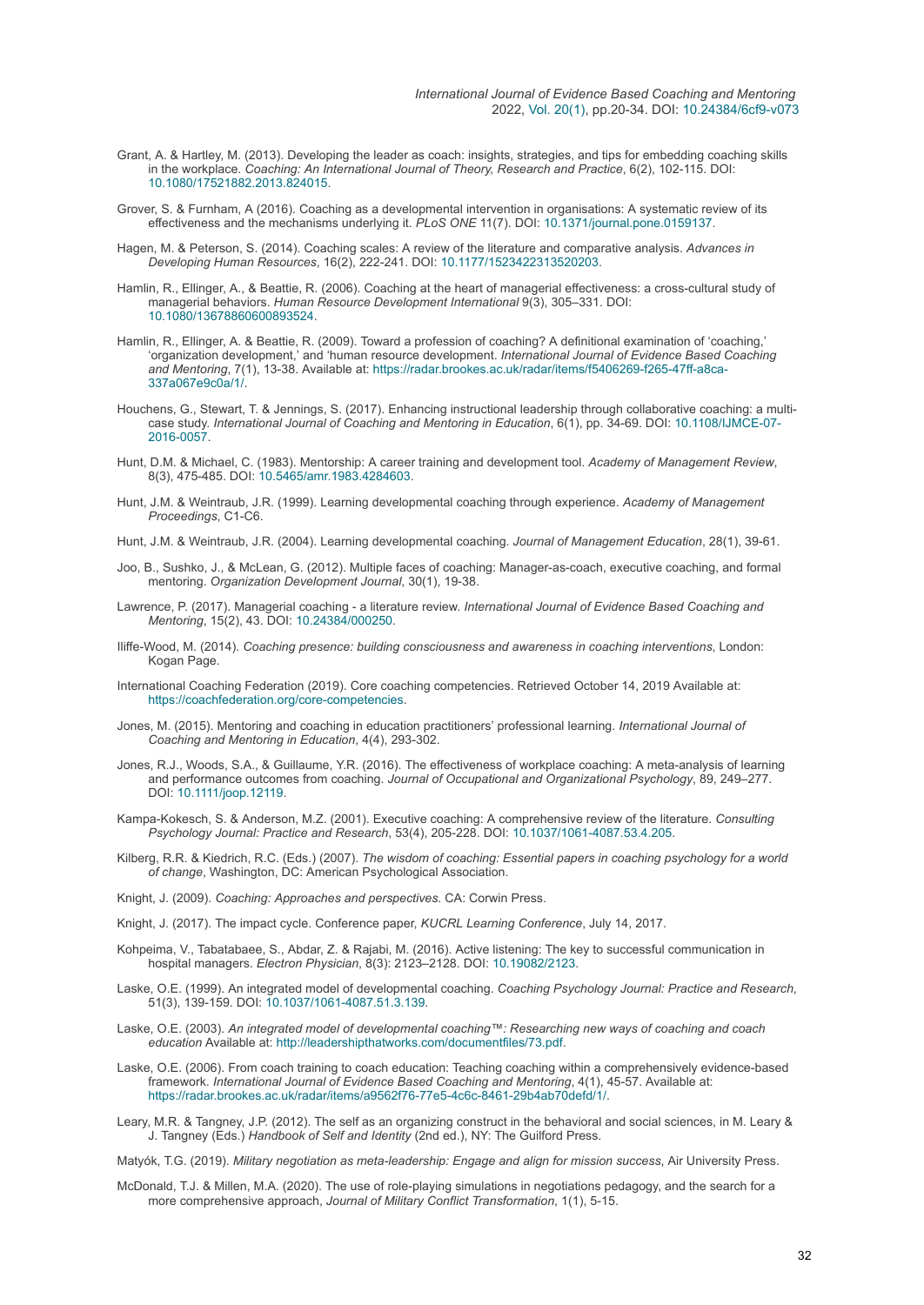- McCauley, C.D. & Hughes-James, M.W. (1994). *An evaluation of the outcomes of a leadership development program*, Center for Creative Leadership.
- McCauley, C.D. & Van Velsor, E. (Eds.) (2004). *The center for creative leadership handbook of leadership development* (2nd Ed). CA: Jossey-Bass.
- McCollum, J.A., Hemmeter, M.L. & Hsieh, W. (2011). Coaching teachers for emergent literacy instruction using performance-based feedback. *Topics in Early Childhood Special Education*, 33(1) 28–37. DOI: [10.1177/0271121411431003](https://doi.org/10.1177/0271121411431003).
- Oyserman, D., Elmore, K. & Smith, G. (2012). Self and identity, in M. Leary & J. Tangney (Eds.) *Handbook of Self and Identity*, NY: The Guilford Press.
- Ozkan, B.C. (2004). Using NVivo to analyze qualitative classroom data on constructivist learning environments. *The Qualitative Report*, 9(4), 589-603. DOI: [10.46743/2160-3715/2004.1905.](https://doi.org/10.46743/2160-3715/2004.1905)
- Ng, P.T. (2012). Mentoring and coaching educators in the Singapore education system. *The International Journal of Mentoring and Coaching in Education*, 1(1), 24-35. DOI: [10.1108/20466851211231602](https://doi.org/10.1108/20466851211231602).
- Ng, S.F., Confessore, G.J. & Abdullah, M. (2012). Learner autonomy coaching: enhancing learning and academic success. *The International Journal of Mentoring and Coaching in Education*, 1(3) 191-204.
- Packard, T. & Jones, L. (2015). An outcomes evaluation of a leadership development initiative. *Journal of Management Development*, 35(5), 153-168.
- Parker, P., Hall, D.T. & Kram, K.E. (2008). Peer coaching: A relational process for accelerating career learning. *Academy of Management Learning and Education*, 7(4), 487-503.
- Palmer, S. & McDowall, A. (2010). *The coaching relationship: Putting people first*, NY: Routledge.
- Polsfuss, C. & Ardichvili, A. (2008). Three principles psychology: Applications in leadership development and coaching. *Advances in Developing Human Resources*, 10(5), 671-685.
- RAND Corporation (2018) *Improving the effectiveness of Air Force squadrons*.
- Reissner, S.C. & Du Toit, A. (2021). Power and the tale: Coaching as storyselling. *Journal of Management Development*, 30(3), 247-259.
- Rhodes, C. & Fletcher, S. (2013). Coaching and mentoring for self-efficacious leadership in schools. *The International Journal of Mentoring and Coaching in Education*, 2(1), 47-63.
- Rogers, J. (2016). *Coaching skills: The definitive guide to being a coach*, NY: McGraw-Hill.
- Saldaña, J. (2013). *The coding manual for qualitative researchers*, CA: SAGE.
- Salter, T. (2015). Equality of mentoring and coaching opportunity: making both available to pre-service teachers. *The International Journal of Mentoring and Coaching in Education*, 4(1), 69-82. DOI: [10.1108/IJMCE-08-2014-0031](https://doi.org/10.1108/IJMCE-08-2014-0031).
- Schein, E.H. (2016). *Humble consulting: How to provide real help faster*, CA: Berret-Koehler Publishers.
- Silsbee, D. (2008). *The mindful coach: 7 roles for facilitating leadership development*. CA: Jossey-Bass,
- Smith, S. (2017). Using a blended style of coaching. *International Journal of Evidence Based Coaching and Mentoring*, 15(1), 65-77.
- Snyder, P.A., Hemmeter, M.L., & Fox, L. (2015). Supporting implementation of evidence-based practices through practicebased coaching. *Topics in Early Childhood Special Education*, 1–11. DOI: [10.1177/0271121415594925](https://doi.org/10.1177/0271121415594925).
- Stricker, A.G., Westhauser, T.C., Lyle, D.J., Lowry, C.C., & Sheets, T.S. (2019). *Identity growth in the profession of arms*, Working paper, USAF Air University, May 1, 2019.
- Ting, S & Hart, E.W. (2004). Formal coaching, in McCauley and Van Velsor (Eds.) *The Center for Creative Leadership handbook of leadership development*, 116-150.
- Ting, S. & Riddle, D. (2006), A framework for leadership development coaching, in S. Ting and & P. Scisco (Eds.), *The CCL handbook of coaching: A guide for the leader coach*, 34-62.
- Ting, S. & Scisco, P. (Eds.) (2006). *The CCL handbook of coaching: A guide for the leader coach*. CA: Jossey Bass.
- U.S. Air Force (2008). . Maxwell Air Force Base, AL: Air University Press.
- USAF Negotiation Center of Excellence (2014). *Practical guide to negotiating in the military*, 9-13.
- U.S. Air Force (2017). *The airman handbook: Air Force handbook 1*.
- U.S. Office of Personnel Management (2018). *Coaching in the federal government*, official memo for Chief Human Capital Officers from the U.S. OPM, Monday, September 10, 2018 Available at: [https://chcoc.gov/prin6/9310.](https://chcoc.gov/prin6/9310)
- Vogt, E.E., Brown, J. & Isaacs, D. (2003). *The art of powerful questions: catalyzing insight, innovation, and action*, CA: [Whole Systems Associates. Available at: https://umanitoba.ca/admin/human\\_resources/change/media/the-art-of](https://umanitoba.ca/admin/human_resources/change/media/the-art-of-powerful-questions.pdf)powerful-questions.pdf.